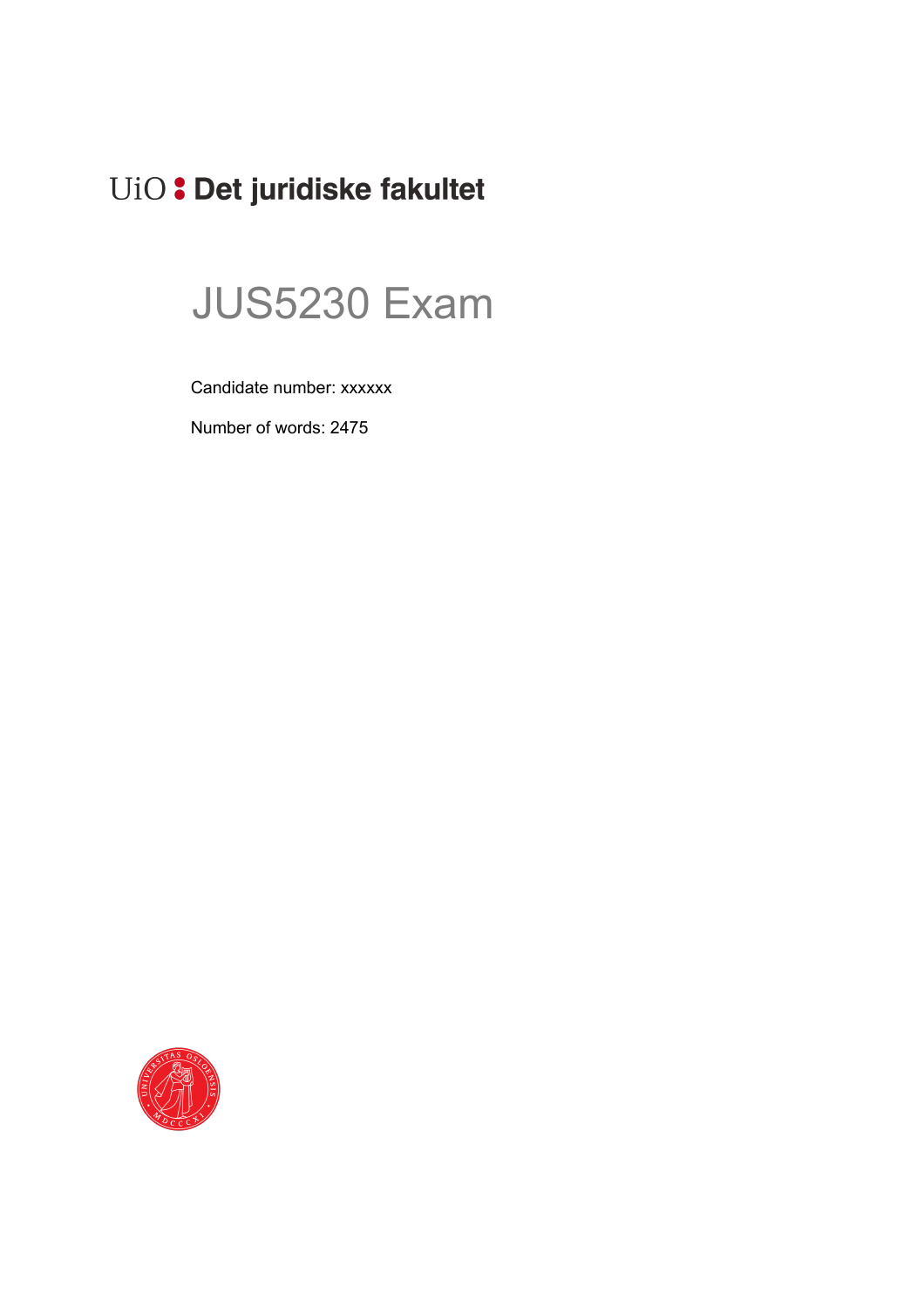#### **Entire Agreement Clause**

The main general purpose of an entire agreement clause is to *isolate* the signed contract from interference from any other applicable sources. Only the words inside the four corners of the contract shall be subject to determine both parties' rights and obligations<sup>1</sup>. The first problem is that the clause *itself* is subject to interpretation by the parties to determine the content and scope. The second problem is that there is no transnational standard of interpretation. The result of these two problems is that the *intention of isolating* the contract from all other sources will depend on the governing law regulating the contract.

#### **Question 1**

What state law that will govern an international contract is subject to the conflict rules; and the conflict rules are different depending on which state the questions arises in. To be able to determine what state law that governs the contract between Industrimaskin and Components, one must first be able to determine the conflict rules. The conflict rules can be derived from the *lex fori (the law of the forum).* So, the first question is what forum that would be applicable to a dispute between Industrimaskin and Components.2

The contract does not contain a choice of forum clause, so the choice of forum must be determined with other applicable sources. Neither Norway or England is part of the EU or any other commonly shared transnational regulation on jurisdiction – so, the main rule is that the question of jurisdiction is determined by each state civil law.<sup>3</sup> Because the contract does not contain a choice of forum clause, the choice of forum will be determined by the private international law of the company sued/defendant<sup>4</sup>.

As the main rule, according to the Brussels 1 Regulation and Lugano Convention Article 2 the court will have jurisdiction in the place of the permanent home (domicile) of the sued/defendant. But also, alternative rules on forum can be applicable, see Lugano Convention Article 5.1 and 22 (1). The main rule applied to this case, the court will have jurisdiction in the state where the defendant is domiciled. If one assumes that in this case, it is Industrimaskin that sues Components, according to the main rule on the choice of forum, the English courts will have jurisdiction to determine what conflict rules to apply.

Generally speaking, when the forum has been settled it is the conflict rules of the private international law of that particular forum that will be applicable to answer the question of what

 $1$  (Cordero-Moss, 2014, p. 18)

<sup>2</sup> (Cordero-Moss, 2014, p. 153)

<sup>3</sup> Moss, 2014, p. 154)

<sup>(</sup>Cordero- (Cordero-<sup>4</sup> Moss, 2014, p. 157)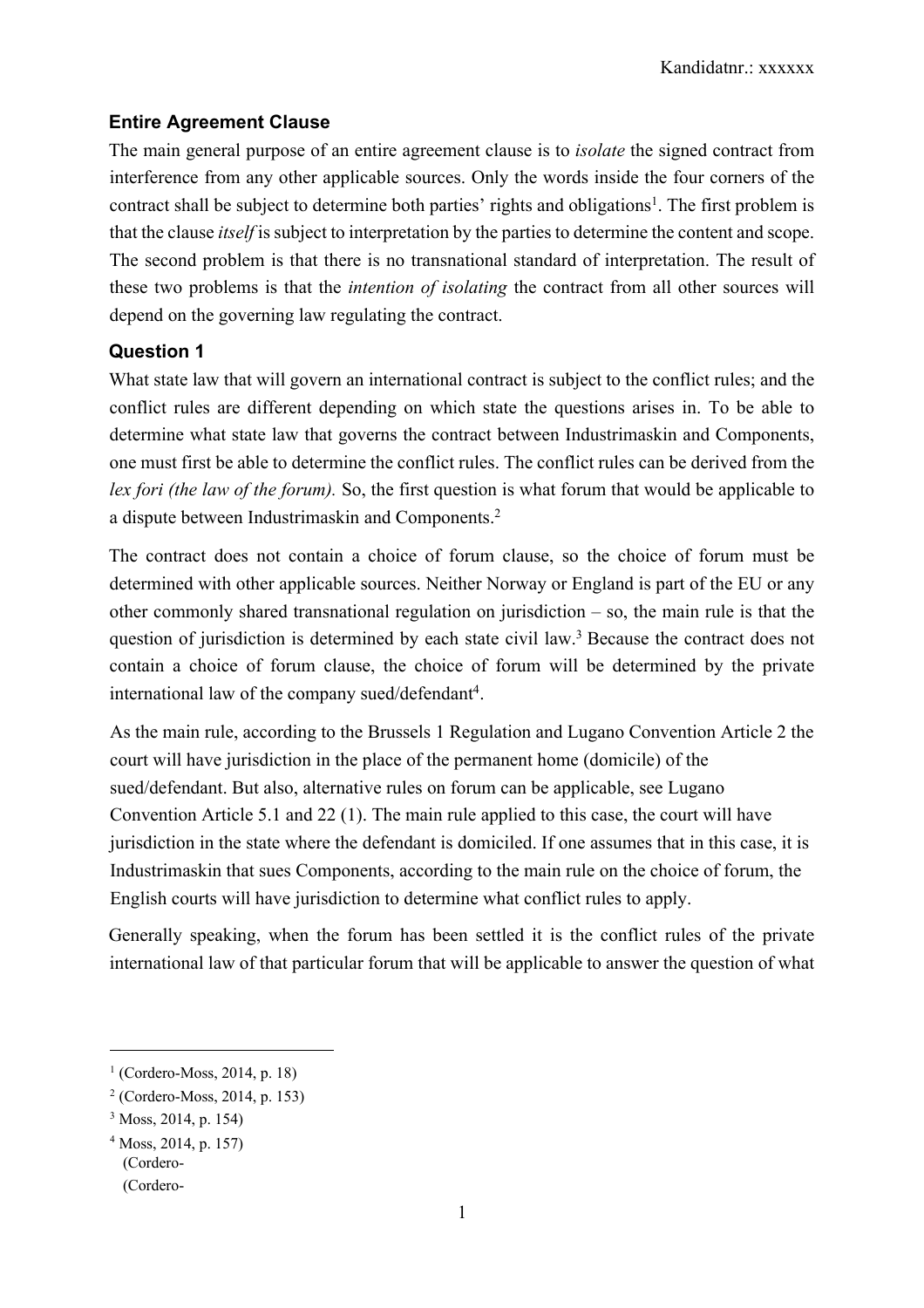state law that governs the contract. In the case of the parties failing to choose what state law that

governs the contract, the main conflict rule is that the contract shall be governed by the state law with the "closest connection"<sup>5</sup>.

Conclusion: What is the "closest connection" must be subjected to interpretation, and this can result in loose or strict interpretations. The principle of "closest connection" Article 4.2 of the Rome 1 regulation says that where the parties have failed to choose the governing law, the contract is governed by the state law where the party making the "characteristic performance" has the "habitual residence". In our case, Components is making the "characteristic performance" and therefor English law will be the governing law.

#### **Question 2**

The problem in this case is that the renewed contract between Industrimaskin and Components contains a clause stating the deliveries are to be made *once* per month, but the signed MOM is stating deliveries *two times* per month. The questions are: is the MOM a part of the renewed contract? Will the EAC *exclude* the content of the MOM?

When the contract is subject to English law – a common law system – the main rule of establishing the intention between the parties must be taken from inside the four corners of the document6. The main rule for interpretation of the text in the contract is the *literal meaning*. As a general rule, a judge will not have access to documents from the period prior to signing the document that can/could shine a light on the provisions in the contract. Because of the literal interpretation applied by a judge under English law, implied provisions between the parties are likely not to be taken into consideration when establishing the rights and obligations. In addition, the judge under a common law system will have no possibility to create an equitable balance between the parties<sup>7</sup>.

With this is mind, the first question is what the content and extent of the EAC is. The EAC reads:

"This Contract contains the entire agreement between the parties hereto and supersedes all prior negotiations, representations, undertakings and agreements on any subject matter of the Contract."

 $5$  (Cordero-Moss, 2014, p. 171)

 $6$  Moss, 2014, p. 81)

<sup>7</sup> Moss, 2014, p. 84)

<sup>(</sup>Cordero-

<sup>(</sup>Cordero-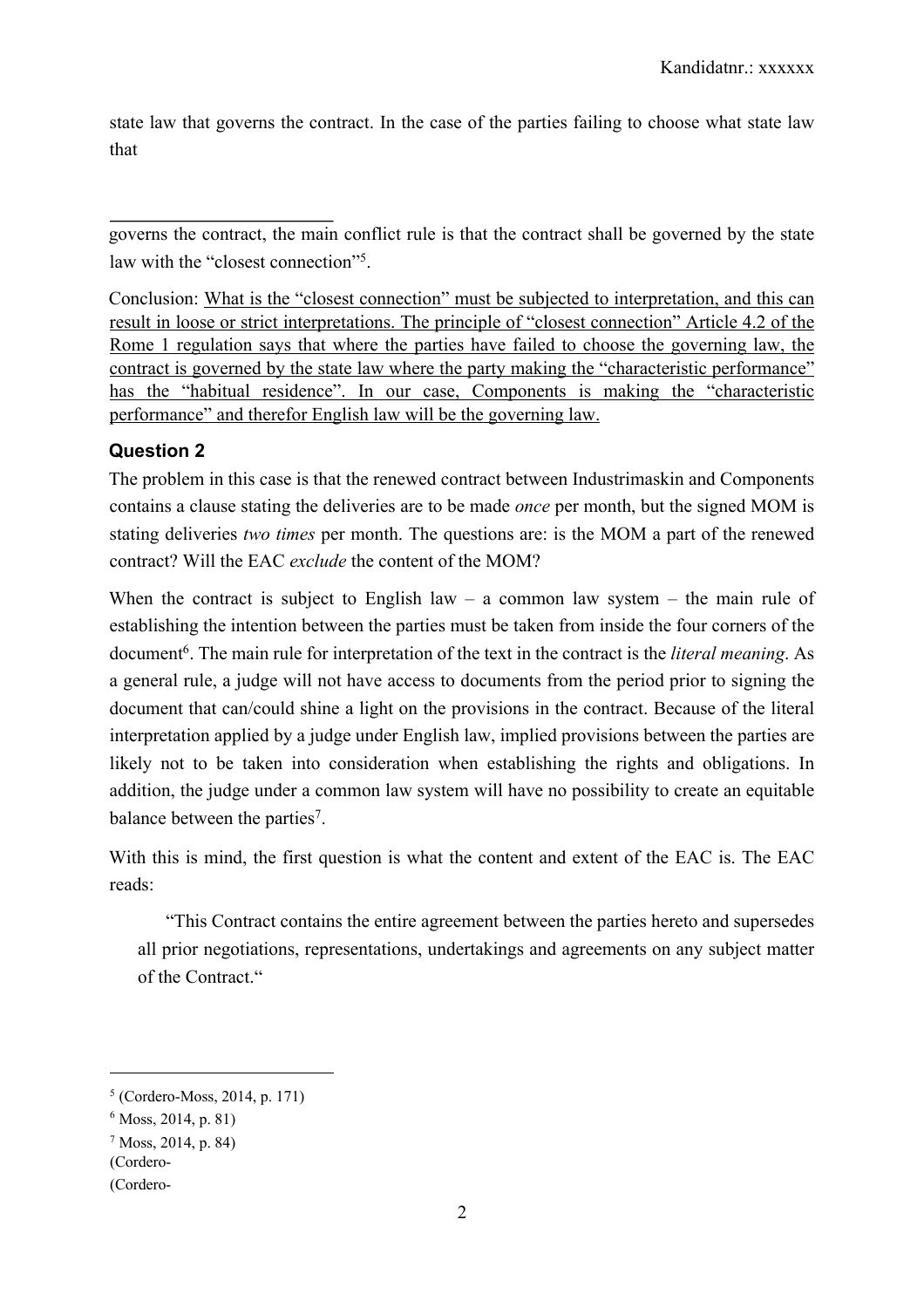First of all, one can read that the scope of the document (the Contract) is "the entire agreement", and that the Contract that the EAC is encapsulated in "supersedes all prior negotiations, representations, undertakings and agreements" on "any subject matter".

When a literal interpretation is applied to this text the first finding is that the agreement between Industrimaskin and Components consists of the written document alone. And in the case of a

conflict between the Contract and other prior "negotiations, representations, undertakings [or] agreement[s]", the written Contract will prevail.

There is no information that the signed renewal has made any references to the signed MOM, so the conclusion is therefor that the MOM is not part of the Contract. This literal interpretation will exclude the MOM from the Contract, and the effect is that only the written content of the Contract will be subject to determine rights and obligations between Industrimaskin and Components.

The renewed contract contains no change in frequency of the deliveries.

Conclusion: Deliveries will have to be made once per month when English law is applied.

# **Question 3**

The main rule for a judge under Norwegian law – a civil law system – is to start the process of determining rights and obligations in the words of the contract. The common feature between a Norwegian and an English judge is that the interpretation of the contract is based on the wording in the contract. But the difference is noticeable when it comes to the power to evaluate fairness between the provisions of the parties. A judge under a civil law system will have a larger access to reinstate the contractual balance between the parties<sup>8</sup>. Also, a judge under civil law can search for the mutual understanding between the parties and attach weight to this. In addition to this, the contract drafters themselves can insert legal standards or general clauses such as good faith or fair dealing; signaling to the judge that the concrete application is left to the judge herself. Comparatively the common law system does not have a general principle of good faith<sup>9</sup>.

With this is mind, it is important to remember that the overall goal of a judge under a civil law system is to determine the common understanding of the provisions with the wording as the starting point. A civil law judge will not have free access to determine the rights and obligations unless she is faced with legal standards or general principles *allowing* her to do so.

<sup>8</sup> Moss, 2014, p. 87)

<sup>(</sup>Cordero- (Cordero-<sup>9</sup> Moss, 2014, p. 87)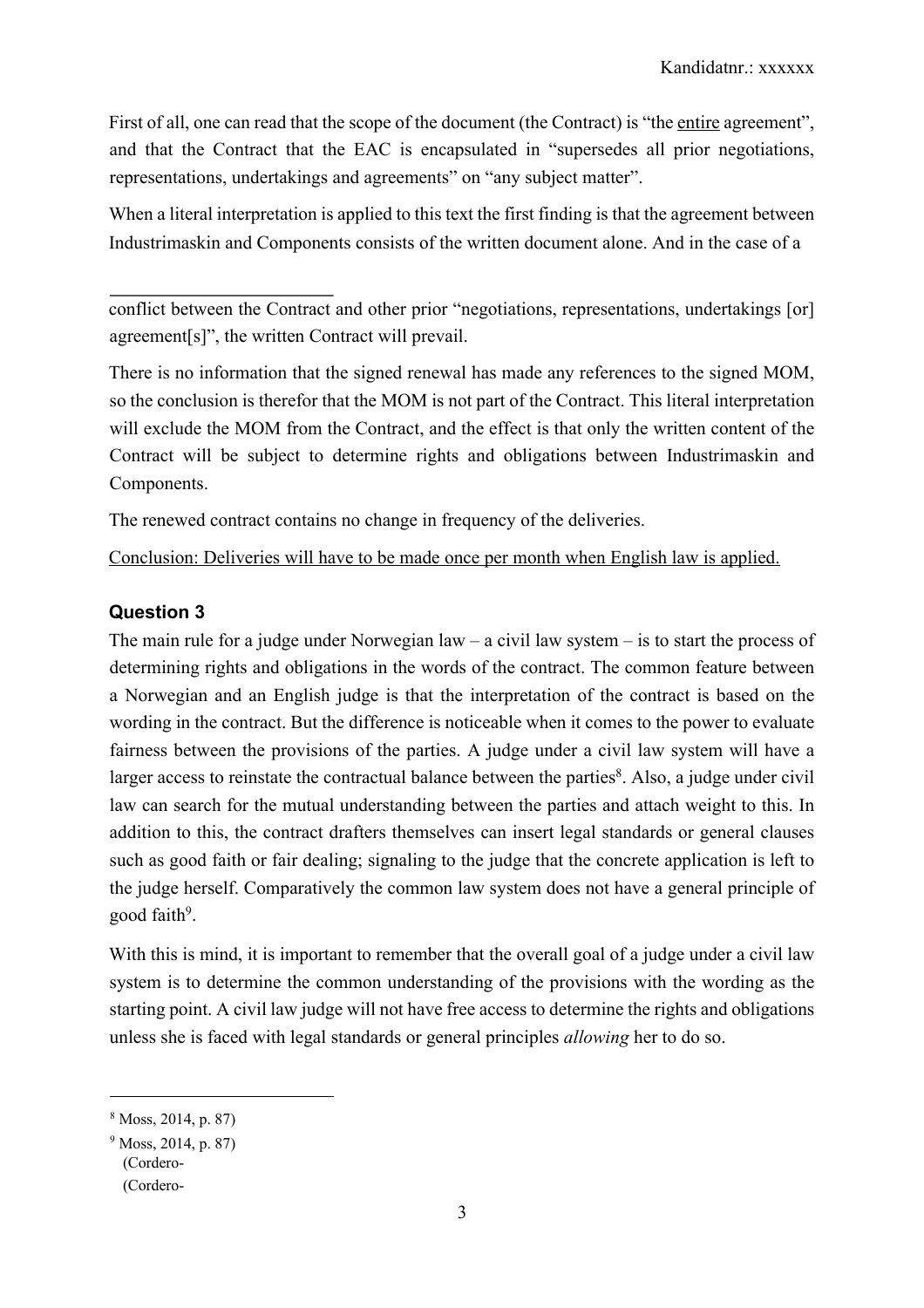With this is mind, the questions are: is the MOM a part of the contract? Can it be established that the parties' intentions were to include the MOM?

Based on the wording alone in the EAC, the main rule is that the MOM is not a part of the contract. But, one the one hand, Industrimaskin sent over the renewed contract after the signed MOM, under the assumption that the signed MOM was a part of the contract. On the other hand, Components assumed Industrimaskin understood that Components had no interest in changing the frequency. So, the question is what the mutual understanding between the parties were. Under a civil law system, an agreement can be reached if the judge can establish a mutual

understanding between the parties. The signed MOM indicates strongly such a mutual understanding. But on the other hand, Components assumed that Industrimaskin understood "all the good arguments" for not changing the frequency; but can a mutual understanding be established?

Components did not notice Industrimaskin about the assumption of understanding all the good arguments for not changing the frequency, but Industrimaskin on the other hand did not change the frequency in the renewed contract after the MOM was signed.

In summary, the mutual understanding was established after the signed MOM and therefor the signed MOM is a part of the renewed agreement.

Conclusion: Deliveries will have to be made two times per month under Norwegian law.

# **Question 4**

Transnational law is the non-national law system that cross borders and can be applied to international commercial contracts. Transnational law can be applied if applicable to determined rights and obligations between contractual parties. But the questions that arise in connection with transnational law is for example: will it replace the state law? Does it integrate and complement the state law? And to what extent does it complement the state law?<sup>10</sup>

The general sources of transnational law is lex mercatoria, general principles and soft law, general principles of public international law, treaties and convention under the assumption that they include provisions for business activity $11$ .

I will examine the question of number of deliveries in light of the soft law sources UPICC and PECL. Why? Because, because they represent an expression of the main rules when dealing

<sup>10</sup> (Cordero-Moss, 2014, p. 32)

 $11$  (Cordero-Moss, 2014, p. 31)

<sup>(</sup>Cordero-

<sup>(</sup>Cordero-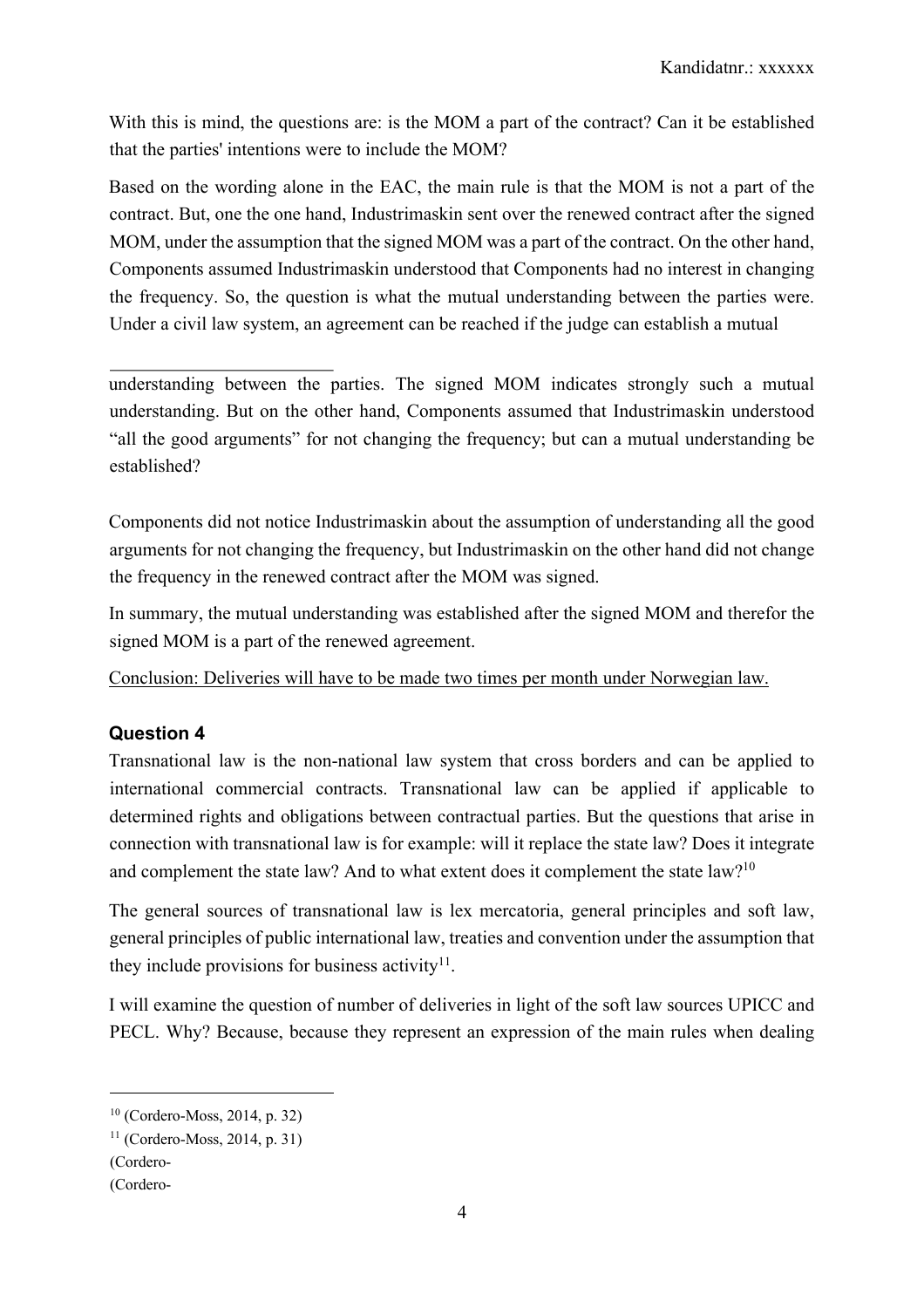with international commercial contracts. To some extent, they represent the "best solutions".<sup>12</sup> As such, these soft law sources can be considered to be placed *between* the common law and the civil law system to bridge them together. But, keeping in mind that these soft law sources are not binding unless the contract is referencing them.

EAC is recognized in article 2.1.17 of the UPICC and in article 2:105 of the PECL. Interesting for the case between Industrimaskin and Components is that EAC according to UPICC and PECL take into consideration prior statements or agreements to shed a light over the rights and obligations. <sup>13</sup> But to be able to determine the impact of prior statements and agreements, one must take into consideration the principle of good faith. And the principle of good faith must be specified and interpreted. The definition of good faith as a legal standard is not straight

forward for the person interpreting the provision. On the one hand, applying a good faith principle can involve that one of the parties have obtained reasonable expectations of prior statements and agreements being a part of the contract. For example, one can argue based on good faith that Industrimaskin have obtained reasonable expectations based on no objection from Components. But on the other hand, the same principle of good faith can pull in direction of not including prior statements and agreements because the final contract indicates no agreement between Industrimaskin and Components.

I put decisive weight on the application of good faith according to UPICC AND PECL and the circumstances that Industrimaskin have obtained reasonable expectations that deliveries will be made two times per month after the signed MOM.

Conclusion: Deliveries will have to be made two times per month under transnational law.

# **Question 5**

The question of wrong application of English law must be split into two more questions. Why? Because, "wrong" application can mean two things. 1) is the wrong application based on error of law? 2) or is the wrong application based on procedural irregularities?

UNCITRAL Model Law Article 28 (1) states that the arbitral tribunal shall "decide the dispute in accordance with such rules of law as are chosen by the parties". And if the parties have made no choice, Article 28 (2) states that "the arbitral tribunal shall apply the law determined by the conflict of laws rules which it considers applicable".

But the UNCITRAL Model Law contains – as far as I can see – no provisions that can solve the question of what will be the outcome if the tribunal applies the governing law *wrong (error in* 

 $12$  Moss, 2014, p. 35)

<sup>(</sup>Cordero- <sup>13</sup> Moss, 2014, p. 47)

<sup>(</sup>Cordero-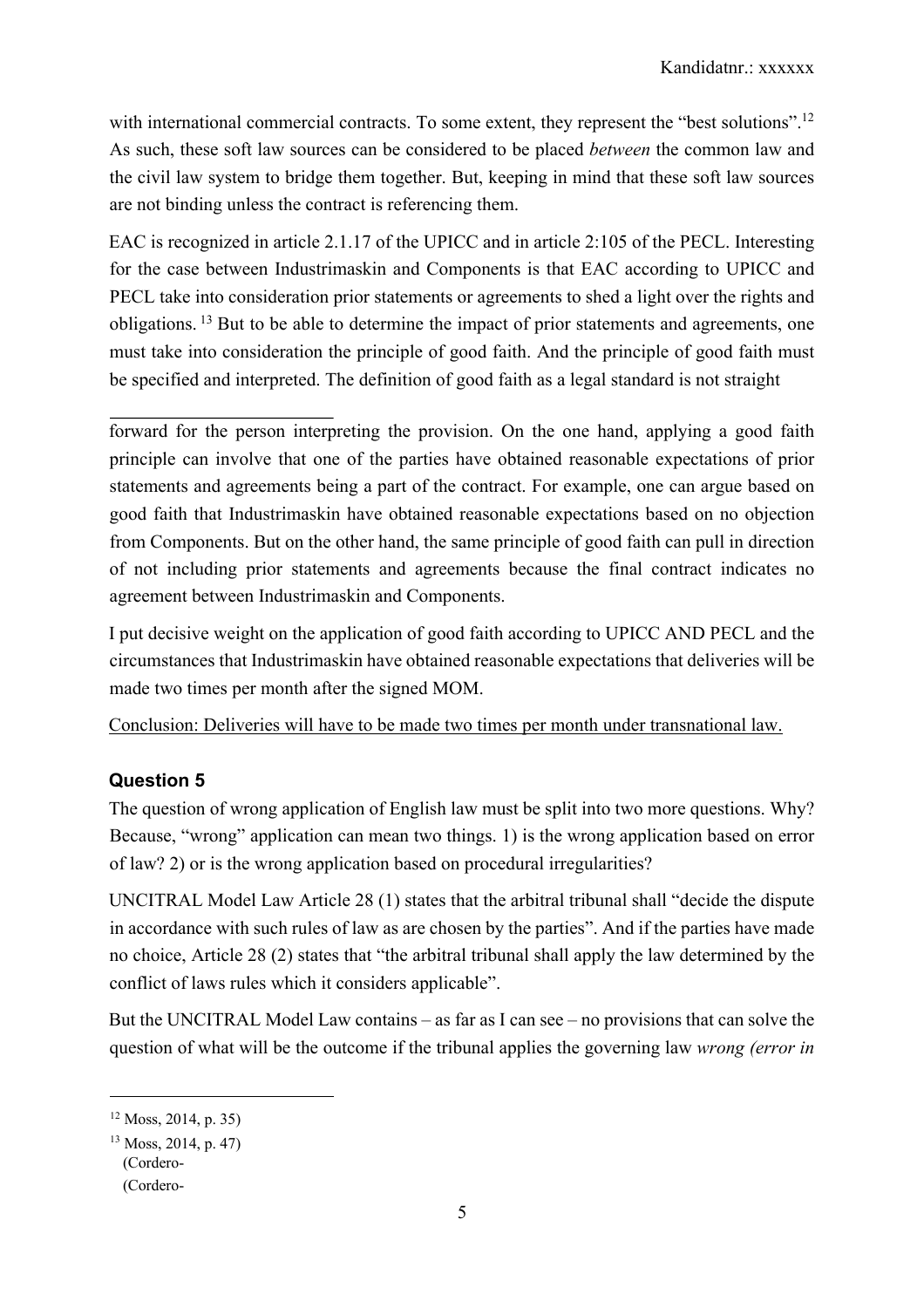*law)14.* In conclusion, the Model Law determines what law *should* be applied, but does not contain provisions in the case of wrong application of the law. Wrong application of the law is not a ground for invalidity according to the Model Law. In addition to this, the consideration of predictability can weigh heavier than the consideration of materially correct results. Also, the parties have assumed some risk when subjecting the contract to arbitration.

Conclusion: In the case of error in law, the losing party does not have remedies against the award.

On the other hand, if the "wrong" application can be tracked back to "the arbitral procedure was not in accordance with the agreement of the parties", see The Model Law Article 36 (1) (a) (iv), the award may be refused. This is referenced to as "irregularity of procedure" in legal theory<sup>15</sup>, and can probably be considered in conjunction with the parties' autonomy; if the

<sup>14</sup> Moss, 2014, p. 287)

<sup>15</sup> Moss, 2014, p. 242)

<sup>(</sup>Cordero-

<sup>(</sup>Cordero-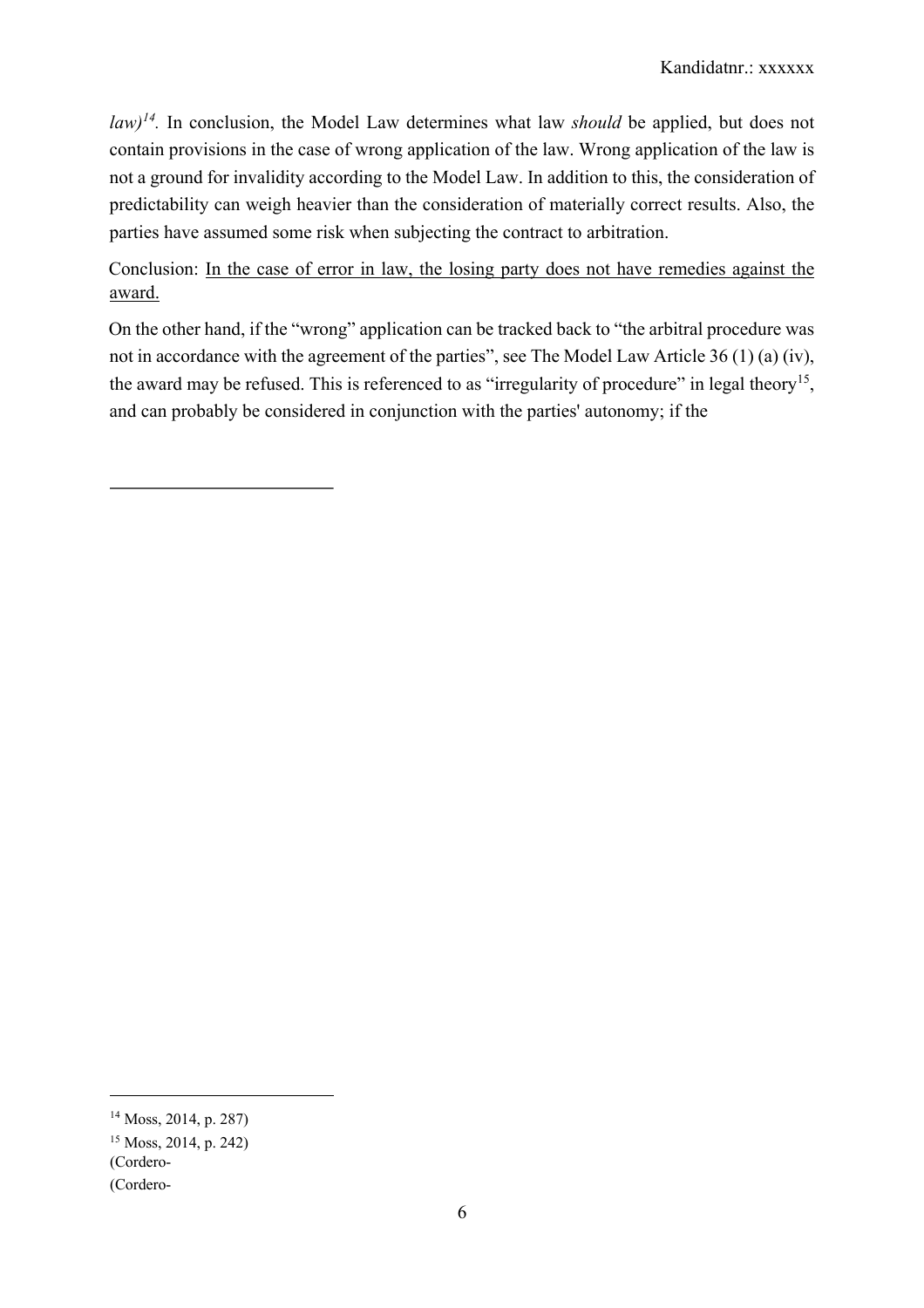parties have instructed the tribunal, it seems reasonable that the losing party can refuse the award if the tribunal does not act according to the instructions from the parties.

Conclusion: In the case of irregularity of procedure, the losing party can refuse the award.

# **Question 6**

The main rule is that the tribunal shall follow the instructions from the parties, and the consequence of the tribunal not following the instructions is invalidity.16 This can also be seen in conjunction with the fact that it is the will of the parties that constitutes the tribunal. It is not clear to me what "inconsistent results" are, but the main rule of the instructions to the tribunal is to settle the dispute based on the applicable law, not equity. The tribunal can only decide in equity when: "the parties have expressly authorized" the tribunal, see The Model Law Article 28 (3).

The Model Law states in Article 34 (2) (iii) that recourse to a court against the award can be made if the tribunal exceeds its power in the mandate from the parties. The Model Law Article 36 (1) (a) (iii) states that if the tribunal exceeds its powers the party can use that as a ground for refusing recognition or enforcement.

<sup>(</sup>Cordero-<sup>16</sup> Moss, 2014, p. 281)